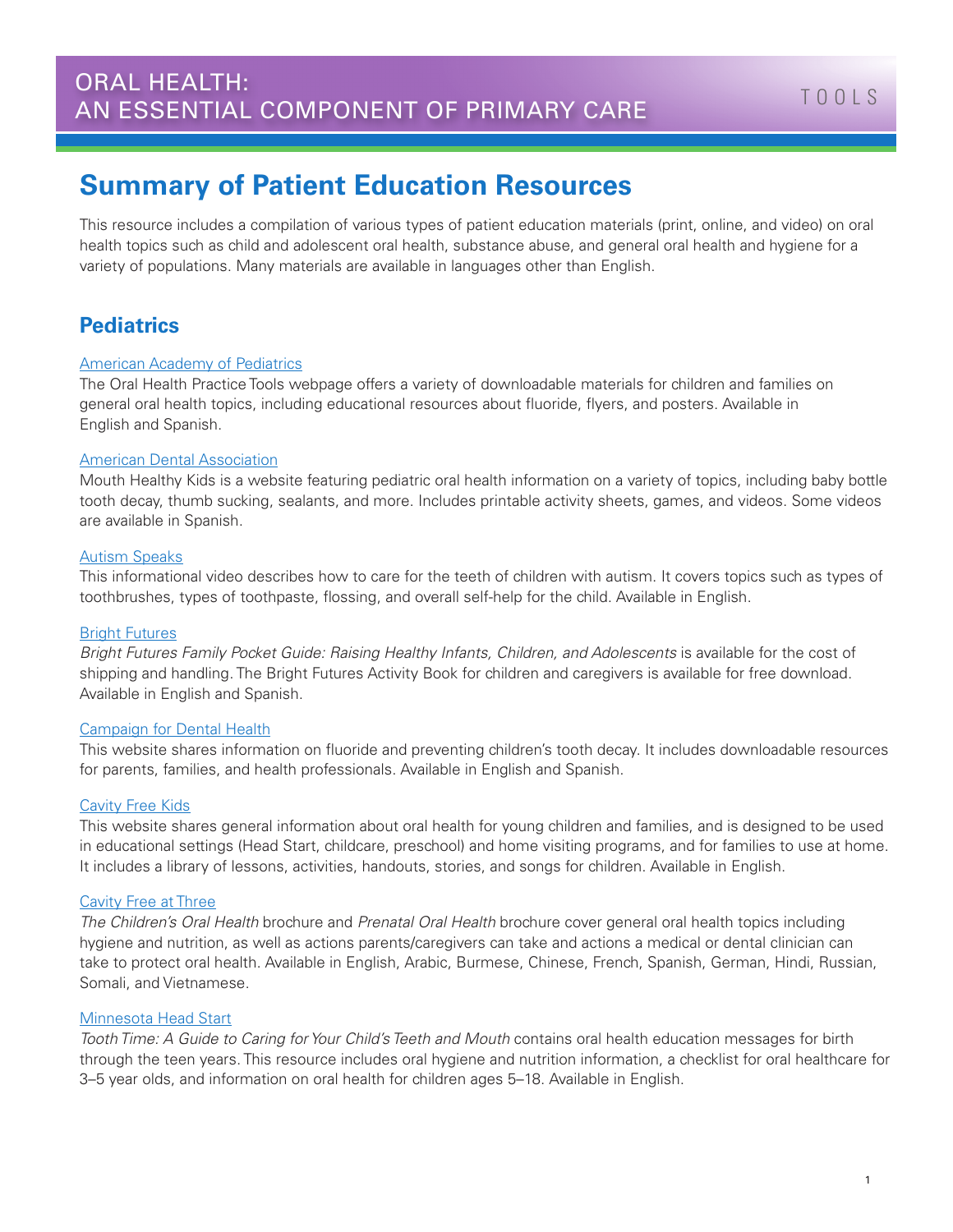#### [Minnesota Oral Health Project](http://www.minnesotaoralhealthproject.com/cavities-and-oral-health-info.html)

This website shares downloadable printouts of general oral health messages that can be used as posters or handouts. Available in English.

#### [National Maternal and Child Oral Health Resource Center](http://mchoralhealth.org/toolbox/families.php)

This website features a variety of oral health resources for children and caregivers. Available in English, some in Spanish and other languages.

#### [Partnership for Healthy Mouths Healthy Lives](http://www.2min2x.org/)

This interactive website features the 2 x 2 campaign—promoting brushing for two minutes twice a day. It focuses on oral hygiene and oral health for children. Includes videos, graphics, and an oral health resource directory. Available in English and Spanish.

#### [Special Olympics](http://media.specialolympics.org/soi/files/healthy-athletes/Special%20_Smiles_Good_Oral_Health_Guide.pdf)

*A Caregiver's Guide to Good Oral Health for Persons with Special Needs* is a booklet designed for the caregivers/ parents of children with special needs. It addresses how to provide proper oral healthcare for a special needs child. Available in English.

#### [University of Washington Dental School](https://dental.washington.edu/oral-medicine/special-needs/patients-with-special-needs/)

This webpage provides fact sheets for children with multiple disorders and diseases such as ADHD, depression, and HIV. Each fact sheet is specific to a disease/disorder and identifies tips for promoting oral health for children with that disease/disorder. Available in English.

#### [Washington Dental Service Foundation](http://kidsoralhealth.org/)

Kids Health is a website that provides tips on caring for baby teeth, guidance about oral health check-ups, information on nutrition, and an instructional video for clinicians on the application or fluoride varnish. Brochures on prenatal oral health, taking care of baby teeth, and *6 Things You Might Not Know About Kids' Oral Health* can be ordered [here](http://ddwa.force.com/brochureswebform). Available in English, Spanish, Russian, Chinese, Cambodian, and Vietnamese.

## **Adolescents**

#### [All About Orthodontia](http://kidshealth.org/teen/your_body/medical_care/braces.html?tracking=T_RelatedArticle)

This website is geared toward parents, their young children, and teens. On the teen portion of the site, the main article discusses braces: what they are and caring for them. At the bottom of the page are several links to other articles on taking cares of braces, gum disease, and other oral problems. Available in English and Spanish.

#### [American Academy of Periodontology](https://www.perio.org/consumer/children.htm)

Gum Disease in Children is a webpage geared toward parents and teens and is available in over 50 languages including Spanish, German, Arabic, Vietnamese, and others. There are several articles on gum disease in different age and gender populations, which focus on risk factors, prevention, and treatment. The page can be translated into many languages via Google Translate.

#### [American Dental Association](http://www.ada.org/~/media/ADA/Science%20and%20Research/Files/patient_40.ashx)

*The Importance of Using Mouth Guards* is an article geared toward parents and teens explaining the reasons to use a mouth guard, how to choose one, and how to care for it. Available in English.

#### [Oral Health Foundation](https://www.dentalhealth.org/tell-me-about/topic/caring-for-teeth/teens-teeth)

The Teens' Teeth webpage is geared toward parents and teens and contains multiple links for oral health information. Available in English, Spanish, French, and Arabic.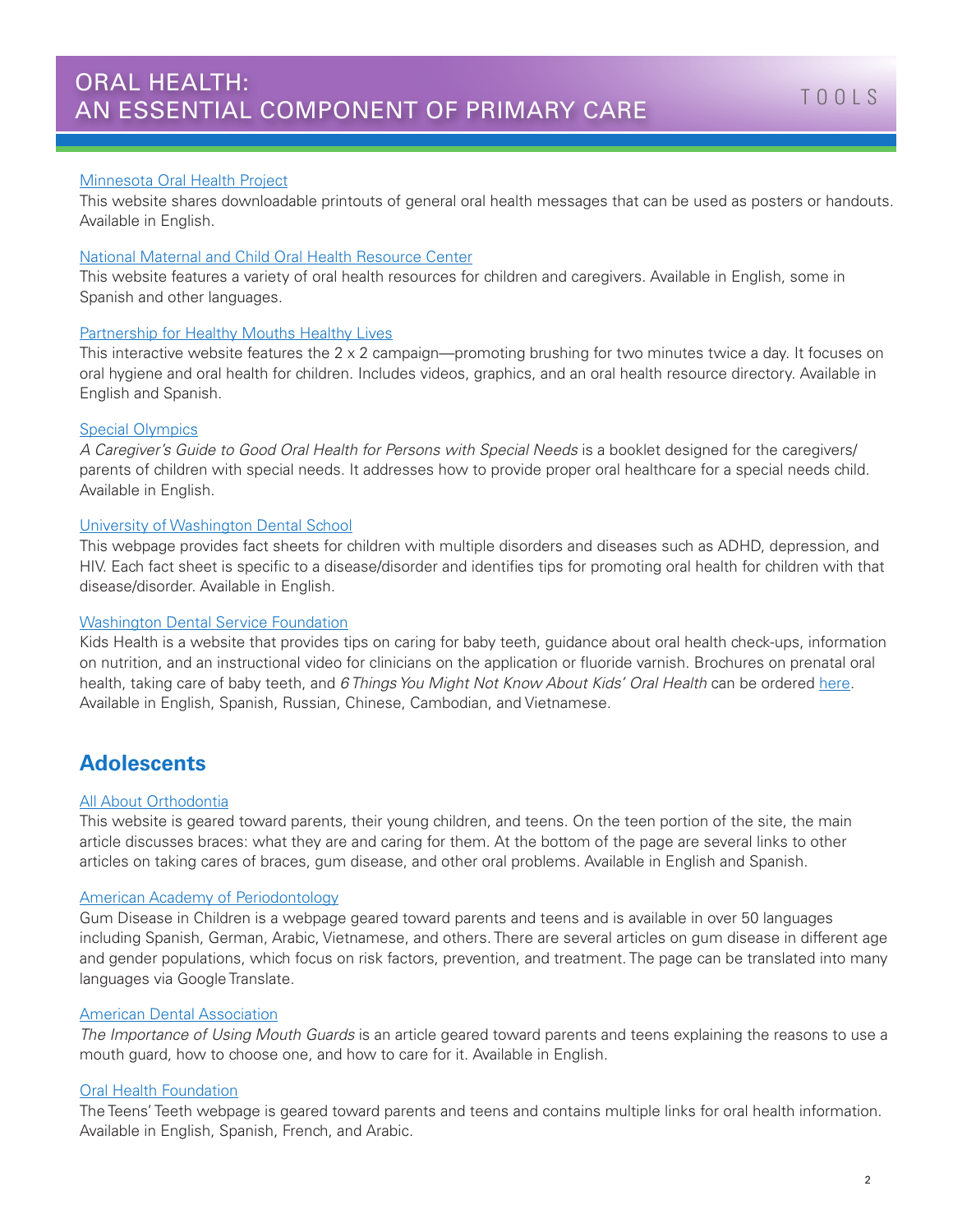#### [Cleveland Clinic](https://my.clevelandclinic.org/health/treatments_and_procedures/hic_Dental_Check-up/hic_Mouth_Jewelry_Oral_Piercings_and_Your_Health)

The Mouth Jewelry, Oral Piercings and Your Health webpage is geared toward teens. It focuses on oral piercings, management of them, and the complications they can cause for oral health. Available in English.

#### **[DeCareDental](http://www.decare.com/cm_files/pdf/100214_TacklingTeenDentalHealth_DeCare.pdf)**

*Tackling Teen Dental Health: A Message for Parents* is an article geared toward parents and teens. It addresses eating disorders, teeth whitening, and mouth guards and offers tips for healthy teeth. Available in English.

#### [Delta Dental](https://www.deltadentalins.com/oral_health/toc-kids.html)

The Kids and Teens webpage has multiple links concerning oral health for children and teens. The topics range from candy and cavities, directed to children, to oral piercing and teeth whitening, directed to teens. Available in English.

#### [Delta Dental](http://www.deltadentalid.com/files/DeltaDental0409_Your-Teens-Health.pdf)

*Your Teen's Dental Health* is a brochure geared toward parents and teens. It touches on oral piercings, soda, mouth guards, and eating disorders, among other topics. It also describes how to properly care for your mouth and provides a link back to the Delta Dental website. Available in English.

#### [Nationwide Children's Hospital](http://www.nationwidechildrens.org/mouth-guards-in-sports-a-necessary-piece-of-equipment)

Mouthguards in Sports: A Necessary Piece of Equipment is a webpage geared toward parents and teens, and explains types of mouth injuries and how to prevent them: by using a mouth guard. It goes on to give descriptions of types of mouth guards and provides a resource for treating sports-related dental injuries. Available in English.

### **Diabetes**

#### [American Dental Association](http://www.mouthhealthy.org/en/az-topics/d/diabetes)

The Diabetes and Your Smile webpage explains what diabetes does to the body and how it can affect oral health, as well as ways for people with diabetes to care for their mouth. Available in English.

#### [American Diabetes Association](http://www.diabetes.org/living-with-diabetes/treatment-and-care/oral-health-and-hygiene/)

The Oral Health and Hygiene webpage is geared toward people with diabetes. It explains the connection between diabetes and oral health, and includes information about gum disease and plaque, brushing and flossing techniques, and warning signs of oral disease. Available in English and can be translated into Spanish.

#### [Mayo Clinic](http://www.mayoclinic.org/diseases-conditions/diabetes/in-depth/diabetes/art-20043848?pg=1t)

This webpage explains gum disease and how to maintain good oral health. It is geared toward people with diabetes. Available in English.

#### [National Institute of Dental and Craniofacial Research](http://www.nidcr.nih.gov/oralhealth/Topics/Diabetes/DiabetesDentalTips.htm)

The Diabetes: Dental Tips webpage contains quick self-care tips for people with diabetes to maintain good oral health. Available in English or Spanish.

#### [National Institute for Health](http://www.nidcr.nih.gov/OralHealth/Topics/Diabetes/)

This webpage, geared toward people with diabetes, provides several links that discuss diabetes concerns, tips, and dental care. Two of these links are available in Spanish; all are available in English.

#### [National Institute for Health](http://www.niddk.nih.gov/health-information/health-topics/Diabetes/prevent-diabetes-problems/Documents/PDP_Mouth_Healthy_508.pdf)

The *Prevent Diabetes Problems: Keep Your Mouth Healthy* pamphlet is geared toward people with diabetes and describes how diabetes affects oral health. It also includes information about how to maintain good oral health. Available in English.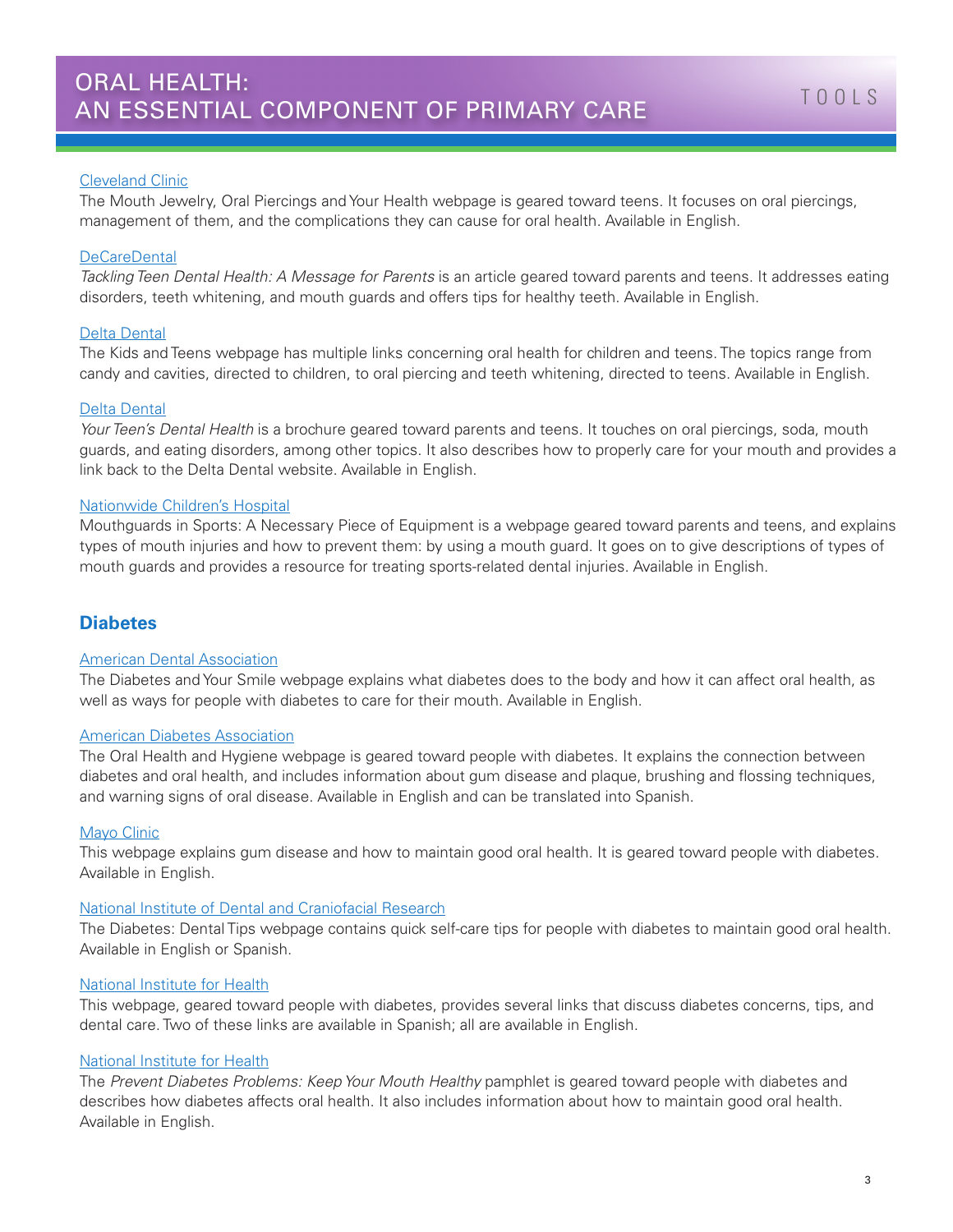#### **[The Mighty Mouth](http://www.themightymouth.org/)**

The Washington Dental Service Foundation has developed multiple consumer resources on diabetes and oral health. The Mighty Mouth website promotes the value of oral health and motivates healthy behaviors. On the [How Good](http://www.themightymouth.org/diabetes/) [Oral Health Helps Manage Diabetes](http://www.themightymouth.org/diabetes/) page of this site is a link to the 90-second video "Diabetes and Your Oral Health," which describes how oral health and diabetes are connected and provides tips on promoting good oral health and getting regular care.

In addition, 30-second and 15-second testimonial videos reinforce the importance of oral health for people with diabetes.

The *Living with Diabetes* brochure, developed by the Washington Dental Service Foundation in collaboration with the American Diabetes Association-Washington Chapter, describes the link between oral health and diabetes and provides tips for people with diabetes on managing oral health.

## **Older adults**

#### [Oral Health America](http://toothwisdom.org/)

This website provides tips on oral care for older adults and resources for accessing dental care.

## **General oral health and hygiene for multiple populations**

#### [American Dental Association](http://www.mouthhealthy.org/en/Teens/)

The Mouth Healthy website explores healthy oral health habits for pregnant women, children, teens, adults, and older adults. Available in English and Spanish.

#### [California Dental Association](http://www.cda.org/public-resources/patient-fact-sheets)

This webpage provides oral health fact sheets for all ages on a variety of oral health topics including periodontal disease, early childhood caries, oral piercings, dentures, dry mouth, grills, oral cancer, and more. Available in English, Spanish, Chinese, Russian, Hmong, and Vietnamese.

#### [Delta Dental](https://www.deltadentalins.com/administrators/guidance/oral-health-wellness-materials.html)

These downloadable oral health fliers are available on a variety of topics including children's oral health, disease detection, and general oral health. Available in English.

#### **[HealthReach](https://healthreach.nlm.nih.gov/Search.aspx?source=homepage&SearchAllText=oral+health)**

This website provides a variety of oral health resources for pregnant women, parents, and caregivers on a variety of topics. Documents include *Tips for Good Oral Health During Pregnancy, Oral Health Tips for Parents and Caregivers, Foods for Healthy Teeth,* and more. Some available in English, Amharic, Arabic, Burmese, Cambodian, Chinese, Dari, Farsi, French, Haitian Creole, Hmong, Karen, Kinyarwanda, Korean, Pashto, Portuguese, Russian, Somali, Spanish, and Vietnamese.

#### [Centers for Medicare and Medicaid Services](https://www.insurekidsnow.gov/initiatives/oral-health/index.html)

The Insure Kids Now website provides access to social media tools; newsletter templates for children, pregnant women, and caregivers; and fact sheets for children with special needs. Available in English and Spanish.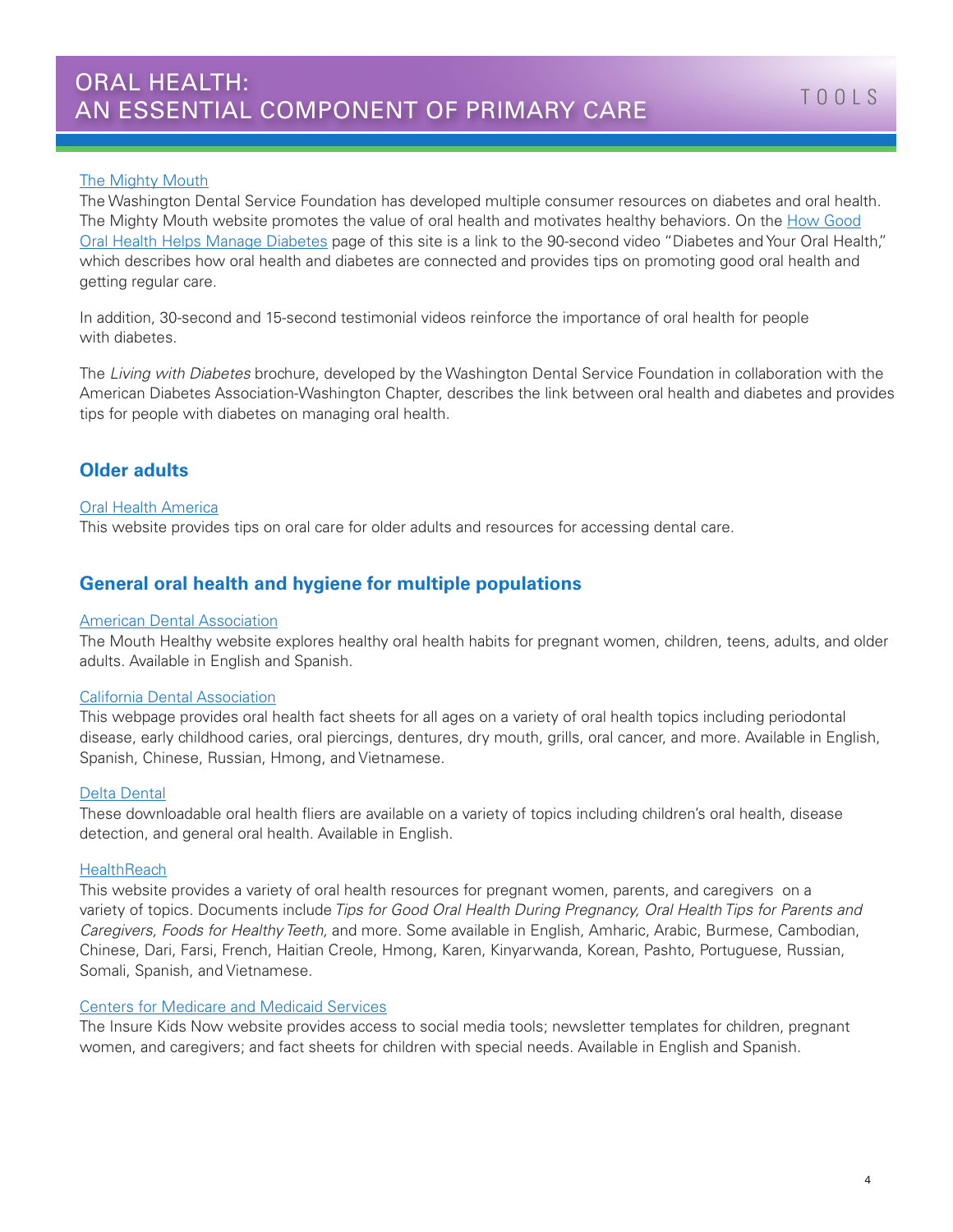#### [Missouri Department of Health and Senior Services](http://health.mo.gov/living/families/oralhealth/oralhealtheducation.php)

This website links to a variety of patient literature, including education materials for adults and children. Available in English, some in Spanish.

#### [North Carolina Department of Health and Human Services](https://www2.ncdhhs.gov/dph/oralhealth/education/)

Free downloadable oral health education materials (brochures, handouts, and posters) are available on this website on a variety of oral health education topics including oral hygiene, fluoride, nutrition, tooth anatomy and development, dental plaque, and more. Available in English, some in Spanish.

#### [Oral Health Nursing Education and Practice \(OHNEP\)](http://ohnep.org/news/oral-health-patient-facts)

OHNEP's *Oral Health Patient Facts* are one-page oral health literacy sheets for patients, produced by the American College of Physicians. These downloadable handouts cover several topics including diabetes, older adults, and HPV. Available in English and Spanish.

#### [Washington Dental Service Foundation](http://ddwa.force.com/brochureswebform)

The Foundation has developed multiple consumer tools and brochures on oral health that are targeted to pregnant women, parents with young children, people with diabetes, older adults, and adults of all ages. Available in English; some in Spanish, Russian, Vietnamese, and Cambodian.

### **Fluoride information**

#### [Campaign for Dental Health](http://ilikemyteeth.org/)

This website shares information on fluoride and preventing tooth decay for people of all ages. It includes downloadable resources for parents, families, and health professionals. Available in English and Spanish.

#### [Child Health and Disability Prevention Program](http://www.vcchdp.org/fluoride-faq)

The Frequently Asked Questions about Fluoride webpage provides simple answers clinic staff can use in response to common questions about fluoride varnish. Geared toward clinicians with a pediatric patient population. Available in English.

#### [American Academy of Pediatrics](https://www.healthychildren.org/English/healthy-living/oral-health/Pages/FAQ-Fluoride-and-Children.aspx)

Healthy Children contains a webpage: FAQ: Fluoride and Children that highlights the importance of fluoride for children. It is structured in a question and answer format. Available in English and Spanish and also in audio.

#### [Missouri Oral Health Coalition](https://www.youtube.com/channel/UCJn_RooxLVcnhojqS92_AyQ)

The coalition has produced a number of brief videos on fluoride varnish. One is designed to demonstrate fluoride varnish application for clinicians. Others are informational videos for parents and guardians about what fluoride varnish is, how it works, and post-application instructions. The parent/guardian video is available in English, Spanish, Russian, French, Hmong, Somali, Karen, and Oromo.

#### [Nationwide Children's Hospitals](http://healthlibrary.nationwidechildrens.org/Library/Pediatric/Dental/90,P01853)

This webpage explains the importance of fluoride for healthy teeth. It explains what fluoride is, what it does to the body, the controversy surrounding its use, and overexposure. There are additional resources at the bottom of the page geared toward children, adolescents, and parents. Available in English.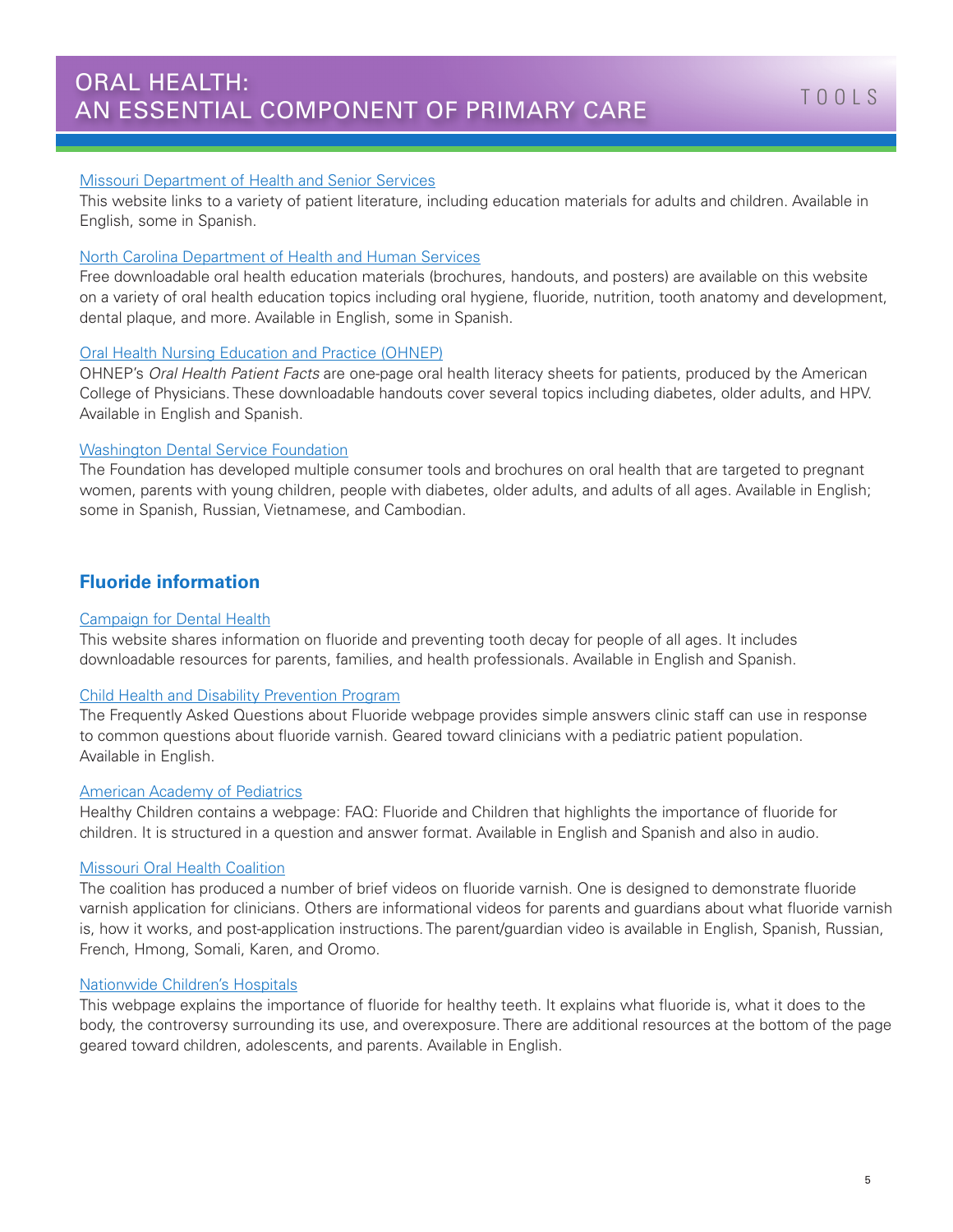### **Substance abuse and oral health**

#### [American Dental Association](http://www.mouthhealthy.org/en/az-topics/m/meth-mouth)

Meth Mouth: How Methamphetamine Use Affects Dental Health explains what methamphetamine is and how it affects the different parts of the body, particularly the mouth. The webpage also provides images showing what a person's teeth and gums look like when they use the drug and provides a resource for those looking for help to battle their addiction. Available in English.

#### [Mayo Clinic](http://www.mayoclinic.org/healthy-lifestyle/quit-smoking/in-depth/chewing-tobacco/art-20047428)

The Chewing Tobacco: Not a safe product webpage gives a short overview of the different types of smokeless tobacco and their long-term effects on the body, including addiction, cancer, and gum disease. The page also provides a resource and telephone number for those who would like help quitting. Available in English.

#### [Thompson and Siebel Foundation](http://www.methproject.org/answers/what-is-meth-mouth.html)

This audio-visual interactive webpage explores and answers questions about what methamphetamine does to a person's teeth. Multiple additional links provide the audio video to explain its effects on other organ systems and societal dangers. The page also includes personal testimonies from previous users. Available in English.